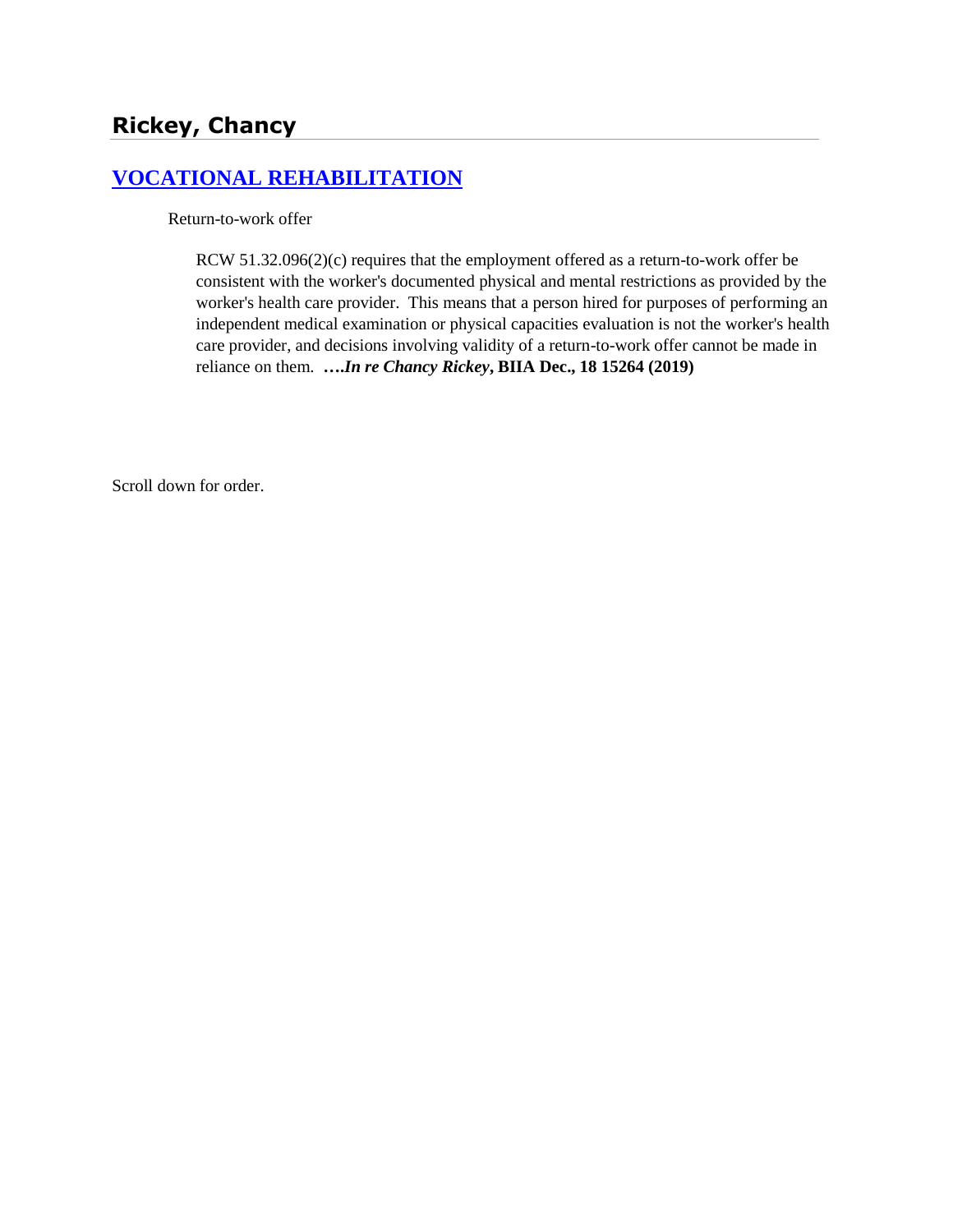#### **BEFORE THE BOARD OF INDUSTRIAL INSURANCE APPEALS STATE OF WASHINGTON**

**)**

#### **IN RE: CHANCY T. RICKEY ) DOCKET NOS. 18 13570 & 18 15264**

## **CLAIM NO. BA-08508 ) DECISION AND ORDER**

In 2016, Chancy Rickey injured his back while working as a technician for Mechanical and Control Services (MCS). He had previously been diagnosed with mental health conditions that were in remission at the time of the injury, but treatment for his industrial injury aggravated the mental health conditions. The Department had accepted responsibility for those conditions under the claim. MCS offered a light-duty position that took into account Mr. Rickey's physical limitations but did not address psychiatric restrictions. On February 6, 2018, the Department of Labor and Industries (Department) issued a payment order affirming denial of time-loss compensation for the period after October 24, 2017. On April 20, 2018, the Department closed Mr. Rickey's claim with a Category 2 dorso-lumbar/lumbosacral permanent partial disability award. Mr. Rickey requested the Board of Industrial Insurance Appeals find he was temporarily totally disabled from October 25, 2017, through April 19, 2018, and permanently totally disabled as of April 20, 2018, or in the alternative, provide an increased permanent partial disability award. At the hearing, Mr. Rickey withdrew the issue regarding whether he required further treatment. The Department and MCS supported the orders on appeal. Our industrial appeals judge concluded Mr. Rickey's condition is fixed and stable, and he is not entitled to further medical treatment. The judge found the light-duty job MCS offered to Mr. Rickey was valid and he was able to perform the job. In reaching the decision regarding Mr. Rickey's mental health condition, the judge relied entirely on the psychiatric opinion of independent medical examiner Dr. Schneider. Mr. Rickey contends such reliance was incorrect. We agree. We hold that without vocational retraining, Mr. Rickey is unemployable given his physical and mental limitations, and lack of transferable skills. The February 6, 2018, and April 20, 2018 Department orders are **REVERSED AND REMANDED**.

#### **DISCUSSION**

On January 14, 2016, while working as an HVAC technician for Mechanical & Control Services (MCS), Chancy Rickey injured his low back. Weeks after his injury, on February 1, 2016, Mr. Rickey returned to MCS to perform part-time light-duty work. The work ended on approximately May 25, 2016.

In 2010, Mr. Rickey suffered a mental health breakdown and was diagnosed with bipolar disorder, type 1 (bipolar), and Post-Traumatic Stress Disorder (PTSD). His condition was severe and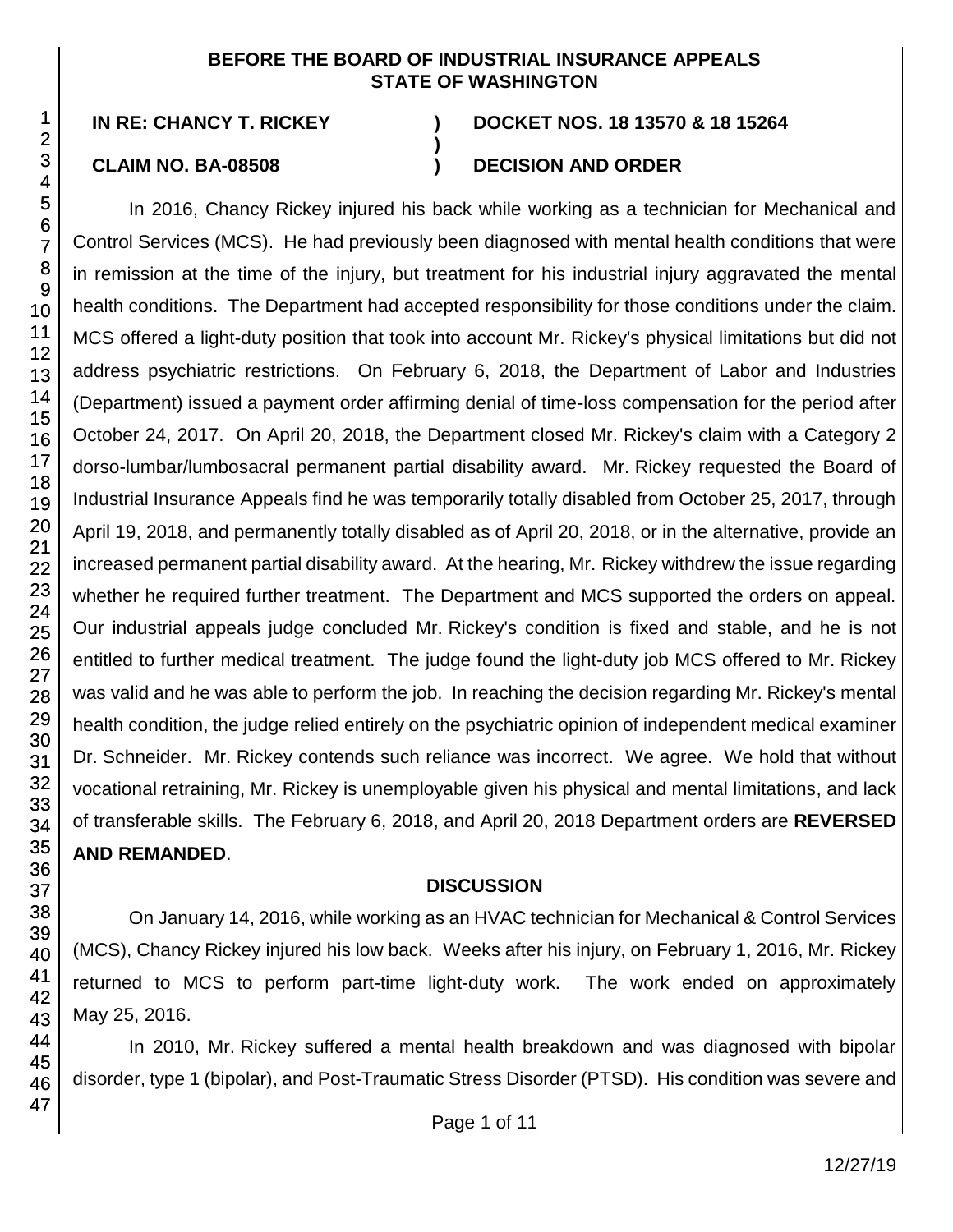prevented him from working for a number of years. He sought treatment in 2010, successfully recovered, and required no medication or treatment after 2014.

In April 2016, Mr. Rickey underwent a steroid injection to treat his injury symptoms. The steroid injection aggravated his preexisting bipolar disorder, anxiety disorder, and PTSD, and caused him to enter a manic state. In a separate Proposed Decision and Order, one of our hearings judges affirmed the February 16, 2017 Department order accepting responsibility for Mr. Rickey's bipolar disorder as aggravated by the industrial injury.<sup>1</sup> Despite undergoing psychiatric treatment following the injection, Mr. Rickey reports ongoing bipolar symptoms. He and his father testified his mental health condition is severe and he requires significant help to care for his children and his home.

On September 10, 2016, Mr. Rickey underwent an independent medical examination (IME) with psychiatrist, Richard L. Schneider, M.D. Dr. Schneider concluded Mr. Rickey's pre-injury bipolar disorder was temporarily aggravated by the steroid, and the aggravation was concluded, so he had no remaining mental restrictions.

On September 19, 2016, Mr. Rickey was referred for consultation with Paul S. Darby, M.D., an occupational and environmental medicine physician. Dr. Darby detailed Mr. Rickey's physical restrictions, including 30 minutes of sitting up to four hours a day, 30 minutes of standing up to two hours a day, 20 minutes of walking up to two hours a day, and sitting, standing, or walking, alternatively, for up to eight hours a day. Standing or walking was restricted to 40 minutes at a time, up to four hours a day. For sitting, he required an ergonomic chair with lumbar support. He could work on ladders, climb ladders, and climb stairs, up to 10 percent of the workday. He could twist at the trunk, bend, stoop, kneel, squat, and crawl up to 20 feet for one to three hours a day, up to percent of the workday. His ability to reach forward with both arms was unrestricted. He could reach from waist to shoulder, and work above the shoulders, up to six hours for a workday. He could constantly use a keyboard, bend his wrists, grasp forcefully, handle or grasp materials, and manipulate his fingers or hands. He could operate the foot controls on his left side up to three hours a day, on the right side up to six hours a day. Low impact vibration was unrestricted for his extremities. He could lift floor to waist: 30 pounds occasionally, 15 pounds frequently; waist to shoulder: 25 pounds occasionally, 12 pounds frequently; knee to waist: 30 pounds occasionally, and 15 pounds frequently. He could carry a 20 pound object a distance of 50 feet occasionally; push a

l

 Docket No. 17 12562. After the parties reached a settlement during the superior court appeal, the May 14, 2018 Board order denying PFR is final and binding.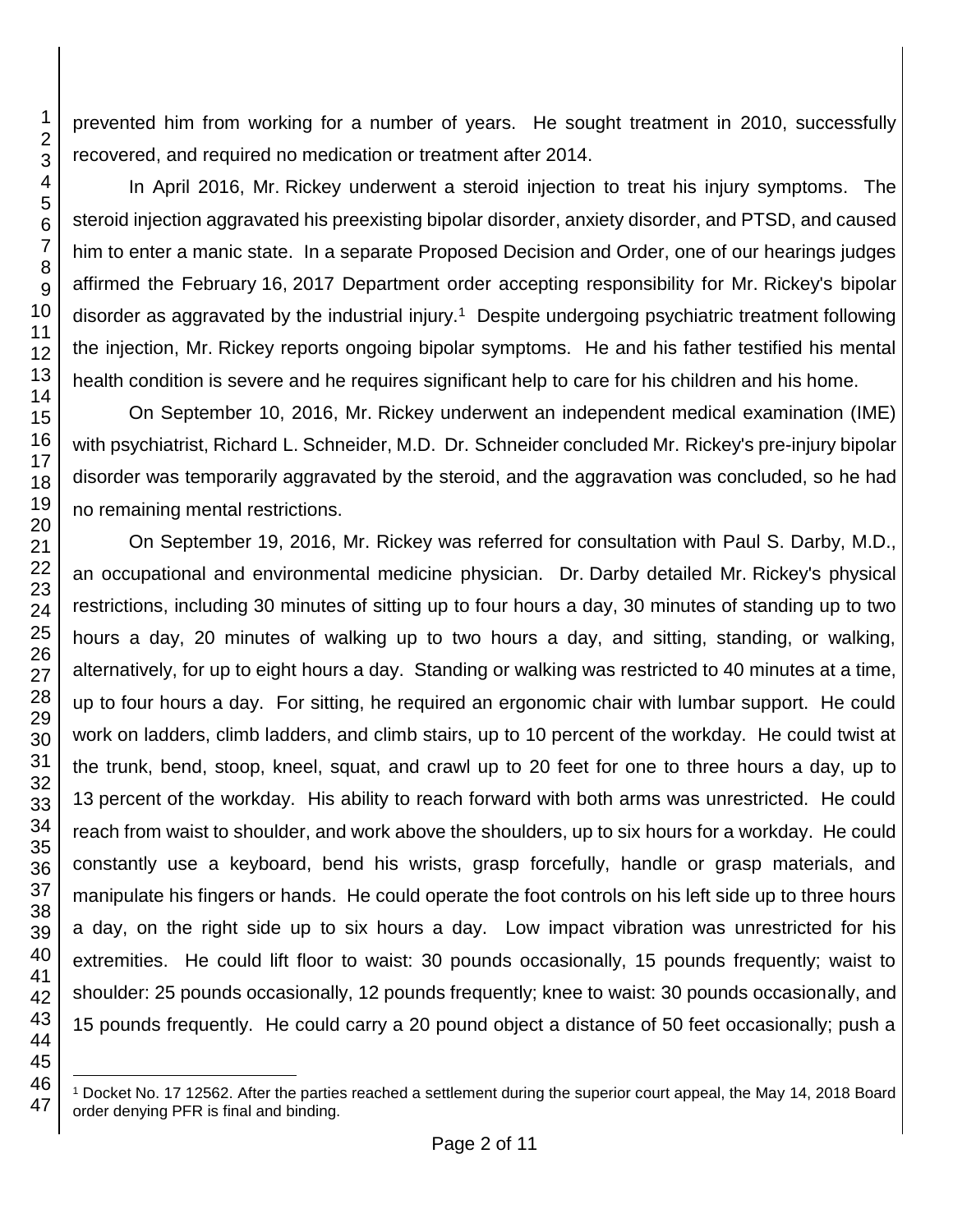30 pound object a distance of 50 feet occasionally; and pull a 35 pound object a distance of 50 feet occasionally. Dr. Darby confirmed, at the time of claim closure, Mr. Rickey's physical condition was at maximum medical improvement (MMI). Dr. Darby reviewed job assessments to potentially return Mr. Rickey to work, and approved the job of dispatcher with ergonomic and sit/stand options. Dr. Darby's return to work conclusions did not include consideration of Mr. Rickey's mental health condition.

On December 6, 2017, Mr. Rickey underwent an IME with psychiatrist Jeff Hart, M.D. Dr. Hart diagnosed Mr. Rickey with bipolar disorder, generalized anxiety disorder, PTSD, panic disorder without agoraphobia, and ADHD, all preexisting and aggravated by the industrial injury. Dr. Hart concluded Mr. Rickey was ready for vocational training, but to return to work with MCS would cause his mental condition to deteriorate. If Mr. Rickey accepted the job offer, his anxiety level would increase and further diminish his ability to function at work. Dr. Hart concluded Mr. Rickey's mental condition was consistent with Category 3 permanent impairment under WAC 296-20-340.

Mr. Rickey was primarily treated by Michael Johnson, M.D., a family and sports medicine physician. Dr. Johnson testified to Mr. Rickey's physical condition, which Mr. Rickey does not dispute. Dr. Johnson concluded returning to work at MCS, consistent with the job offer, was not medically appropriate for Mr. Rickey in light of his mental health issues. The job offer was inconsistent with Mr. Rickey's emotional condition, and Dr. Johnson agreed with Dr. Hart's conclusions as to Mr. Rickey's mental condition.

Following his March 21, 2017 laminectomy, Mr. Rickey experienced improved physical symptoms, concluded treatment, and met with a vocational counselor in an effort to return to work. He underwent a Functional Capacity Evaluation.

On September 29, 2017, the Department found Mr. Rickey eligible for vocational plan development services. The vocational counselor determined Mr. Rickey was not employable, and needed retraining. On October 11, 2017, MCS offered Mr. Rickey a permanent light-duty job. The Department found the job offer valid, and closed Mr. Rickey's claim with a Category 2 dorso-lumbar permanent partial disability.

The job offer did not include information regarding mental requirements. As such, Mr. Rickey contends the job offer is invalid under RCW 51.32.099(2)(c), which allows an employer to pre-empt a worker's entry into vocational retraining by providing the worker with a valid light-duty job offer. "To be valid, the offer must be for bona fide employment with the employer of injury, consistent with the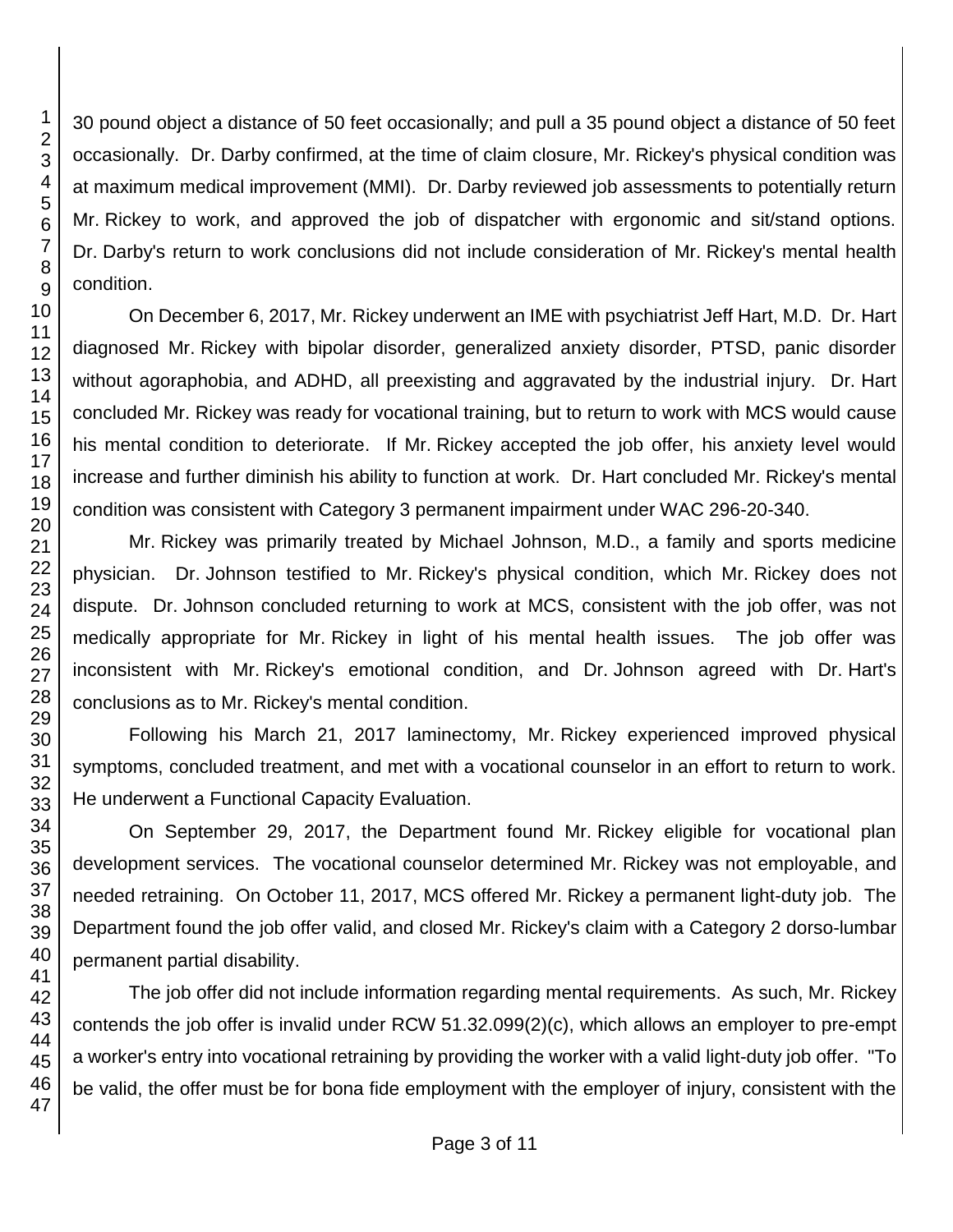worker's documented physical and mental restrictions as provided by the worker's health care provider."<sup>2</sup> Mr. Rickey contends his mental restrictions preclude the MCS job offer, and as such the offer is invalid.

While a number of elements are required for a job offer to be valid, this case focuses on Mr. Rickey's mental restrictions. We have addressed this issue in previous cases, including *In re Steven M. Laing*, in which we specified:

RCW 51.32.099(2) does not require that a physician sign off on the job; it requires that the employment be "consistent with the worker's documented physical and mental restrictions as provided by the worker's health care provider." **This means that a person hired for purposes of performing an independent medical examination or physical capacities evaluation, for that matter, is not the worker's health care provider, and decisions involving validity of a return-to-work offer cannot be made in reliance on them**. 3

Here, Dr. Hart and Dr. Schneider are both IME physicians. They provided no care to Mr. Rickey. According to RCW 51.32.099(2)(c), and the current version of the statute, RCW 51.32.096(2)(c), their opinions cannot be the basis for finding the MCS job offer valid. Dr. Darby and Dr. Johnson are the only testifying care providers, and Dr. Johnson is the only testifying care provider who testified as to the validity of the job offer taking into consideration Mr. Rickey's mental condition. We find his conclusions are the most persuasive.

Dr. Johnson concluded the MCS job offer was not medically appropriate for Mr. Rickey in light of his mental health issues. The only mental restrictions discernable from the available record are those identified by Dr. Hart in his explanation of why Mr. Rickey's mental condition is consistent with a Category 3 permanent impairment, including moments of morbid apprehension, loss of interest in usual daily activities, fear motivated behavior causing mild interference with daily life, and periodic lack of appropriate mental control—all while at his best level of functioning. These are incorporated into Dr. Johnson's testimony as he stated he concurred with Dr. Hart's conclusions. Based on this, the MCS job offer was invalid per RCW 51.32.096(2)(c).

On finding the job offer valid, the Department closed Mr. Rickey's claim. While the record confirms Mr. Rickey is ready to participate in vocational retraining to return him to work, he is now entitled to total disability compensation. As we have repeatedly held, "the Department runs a risk

l RCW 51.32.096(2)(c).

Dckt. No. 08 12843 (May 20, 2009), (Emphasis added.)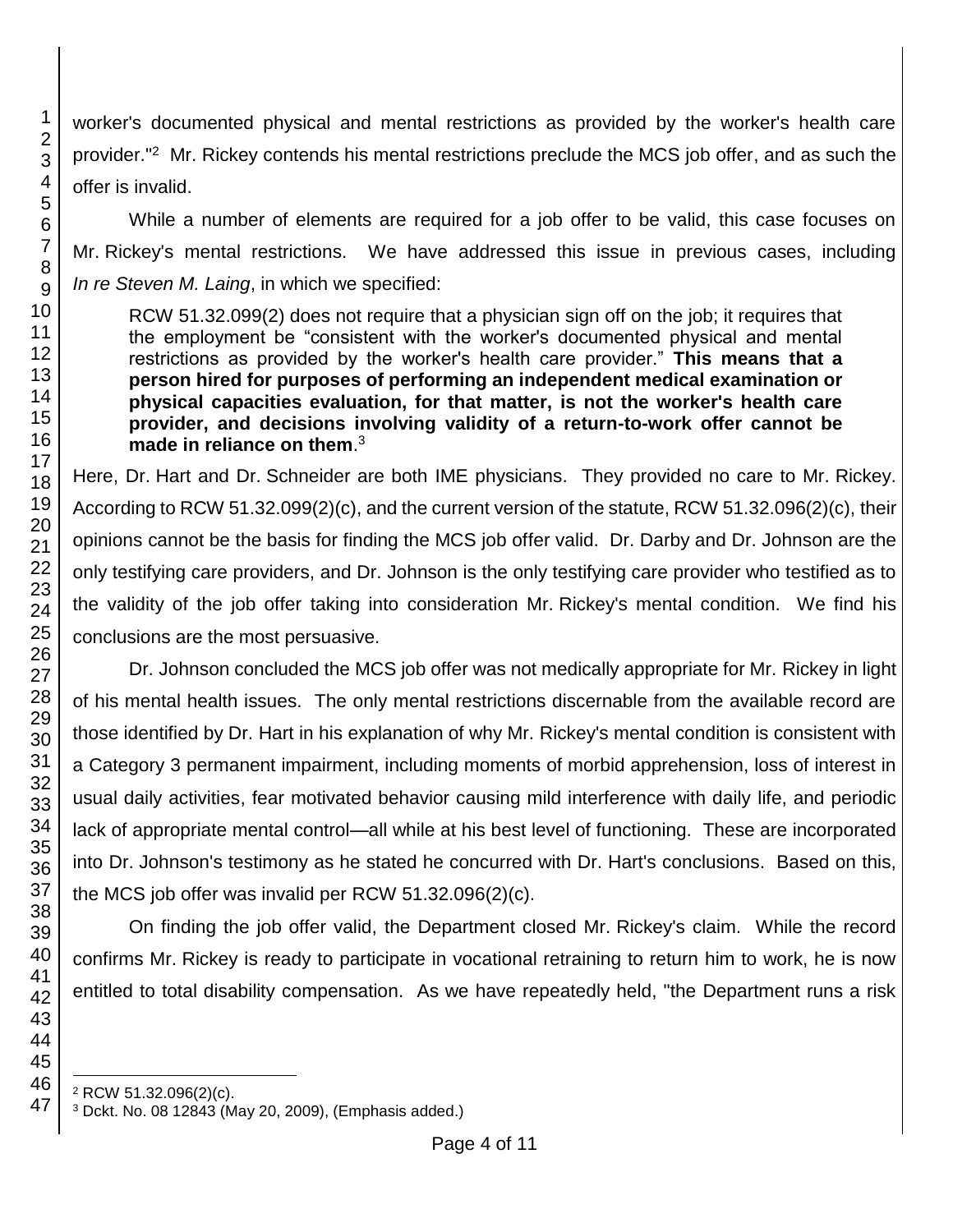when closing a claim," when it determines a worker can return to work.<sup>4</sup> After the Department has determined the worker is not totally disabled and the determination has been appealed to the Board, the worker's occupational retraining prognosis is no longer a factor in determining whether the worker is totally disabled.<sup>5</sup> This result is unfortunate particularly given the Industrial Insurance Act's goal of returning injured workers to work. The result, however, hinges on the evolution of Mr. Rickey's claim.

Mr. Rickey's physical and mental condition gradually improved and his claim progressed to implementation of vocational services. His benefit entitlement changed from temporarily total disability benefits, under RCW 51.32.090, to benefits during the vocational rehabilitation process, under RCW 51.32.095. Prior to vocational rehabilitation, when an injured worker receives temporary total disability, and an employer offers a light-duty job offer of disputed validity, the Department "shall make a final determination pursuant to an order" as to such validity.<sup>6</sup> However, Mr. Rickey's claim was long past the light-duty job offer. On September 29, 2017, the Department found Mr. Rickey eligible for vocational plan development. At the commencement of vocational rehabilitation services, RCW 51.32.096 (previously RCW 51.32.099) governs benefit entitlement. The provisions of RCW 51.32.096 are similar to those of RCW 51.32.090, but are not identical and do not require the Department to issue an appealable order, separate from a closing order, as was done here with the April 20, 2018 order on appeal. The facts and chronology here are consistent with our previous decisions and Mr. Rickey is unemployable based on the vocational conclusion and decision at vocational development. Therefore, Mr. Rickey is entitled to total disability compensation.

## **Permanent/Temporary Aggravation**:

The parties dispute whether the steroid injection permanently or temporarily aggravated Mr. Rickey's bipolar condition. We have encountered cases where an industrial injury only temporarily aggravates a preexisting condition.<sup>7</sup> In those cases, however, the condition is only deemed aggravated when the condition has returned to the baseline, for example, pre-industrial injury condition. Here, Mr. Rickey had previously been diagnosed with bipolar disorder; however, his mental condition was stable at the time of the industrial injury without ongoing treatment or medication, and he was able to complete full-time school and then work full-time without any evidence

l *In re Ruben Cuellar*, BIIA Dec., 12 13134 (2013); *In re Tesfai G. Ukbagergis*, Dckt. No. 09 20737 (April 21, 2011); *In re Madison A. Curup*, Dckt. No. 16 11021 (Feb. 6, 2017).

*In re Tesfai G. Ukbagergis*, Dckt. No. 09 20737 (April 21, 2011).

RCW 51.32.090(4)(l).

*See, for example., In re Willetta A. Cody*, Dckt. No. 00 12190 (April 22, 2002).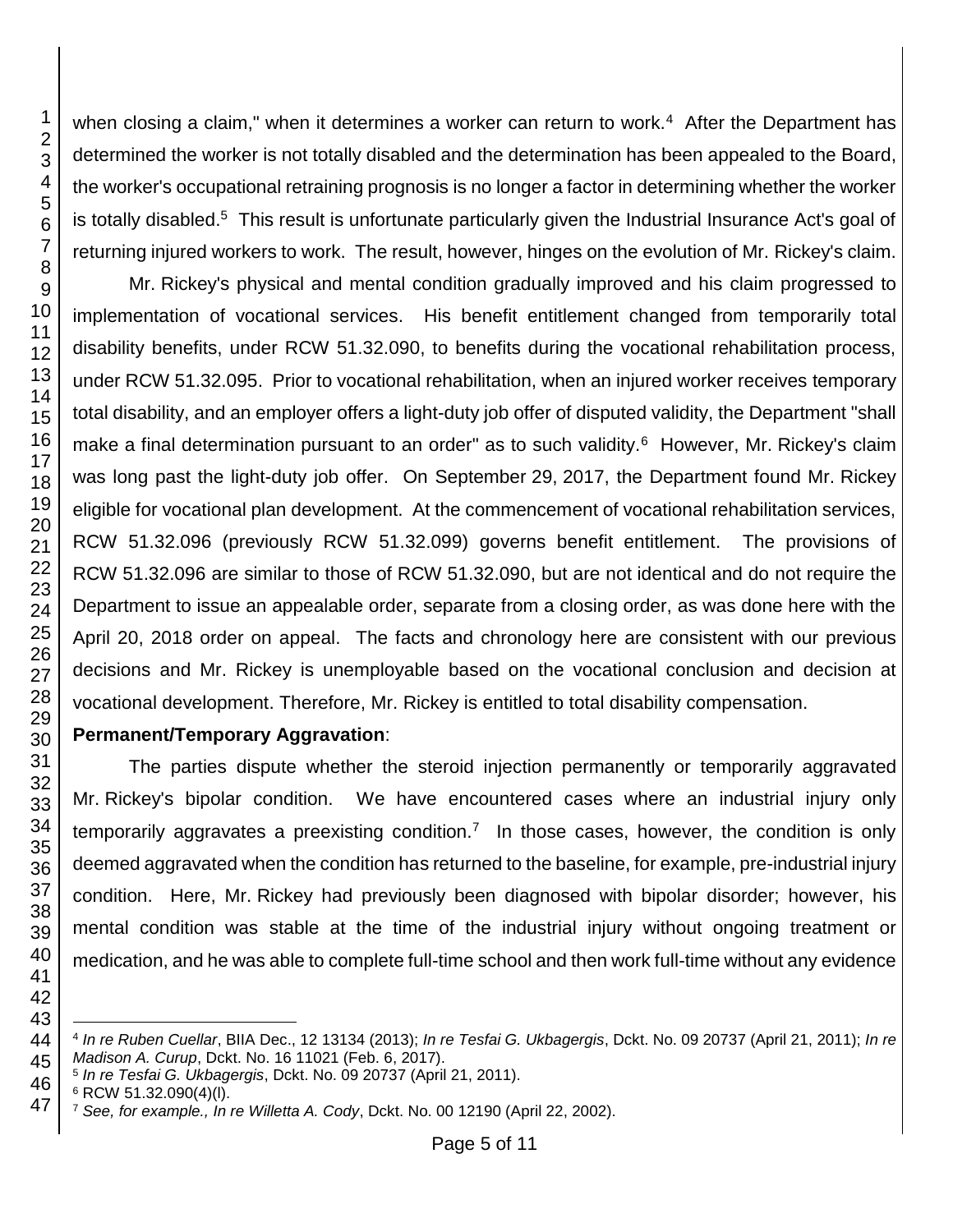of mental disruption. And, as of claim closure, Dr. Hart, Dr. Johnson, Mr. Rickey, and Mr. Rickey's father all testified as to his ongoing bipolar symptoms and difficulties.

We have previously held an industrial injury may cause a preexisting condition to become symptomatic, but the effects on the preexisting condition may be only temporary and not contribute to a further deterioration of the body part involved. Factually, it is proper to inquire whether the industrial injury continues to be a cause of a future need for treatment or a cause of further disability. It may be that the preexisting condition has progressed on its own, unrelated to the industrial injury. If that is the case, then the Department isn't responsible for the worsening.<sup>8</sup> Because Mr. Rickey's condition has not returned to his pre-industrial injury condition, the evidence is insufficient to conclude the industrially related aggravation of Mr. Rickey's preexisting bipolar disorder is only temporary.

## **DECISION**

1. In Docket No. 18 13570, the claimant, Chancy T. Rickey, filed a protest with the Department of Labor and Industries on April 3, 2018. The Department forwarded it to the Board of Industrial Insurance Appeals as an appeal. Mr. Rickey appeals a February 6, 2018 Department order. In this order, the Department affirmed an October 25, 2017 order ending time-loss compensation as paid from October 11, 2017, through October 24, 2017. The order is reversed and remanded to the Department to pay time-loss compensation from October 25, 2017, through April 19, 2018.

2. In Docket No. 18 15264, Mr. Rickey filed a protest with the Department of Labor and Industries on May 24, 2018. The Department forwarded it to the Board of Industrial Insurance Appeals as an appeal. The claimant appeals an April 20, 2018 Department order. In this order, the Department affirmed its February 22, 2018 order that closed the claim with a permanent partial disability award consistent with Category 2 dorso-lumbar or lumbosacral impairments under WAC 296-20-280. The order is incorrect and is reversed and remanded to the Department with direction to find as of April 20, 2018, Mr. Rickey is a permanently totally disabled worker.

## **FINDINGS OF FACT**

- 1. On June 21, 2018, an industrial appeals judge certified that the parties agreed to include the Jurisdictional History in the Board record solely for jurisdictional purposes.
- 2. On January 14, 2016, Chancy T. Rickey sustained an industrial injury while working for as a technician for Mechanical and Control Services when he slipped and fell onto his back. Mr. Rickey suffered an impingement of the S1 nerve root and S1 radiculopathy, a disc osteophyte

l 8 *In re Tae-Hee Kang*, Dckt No. 11 18176 (November 15, 2012); *In re Arlen Long*, BIIA Dec., 94 2539 (1996).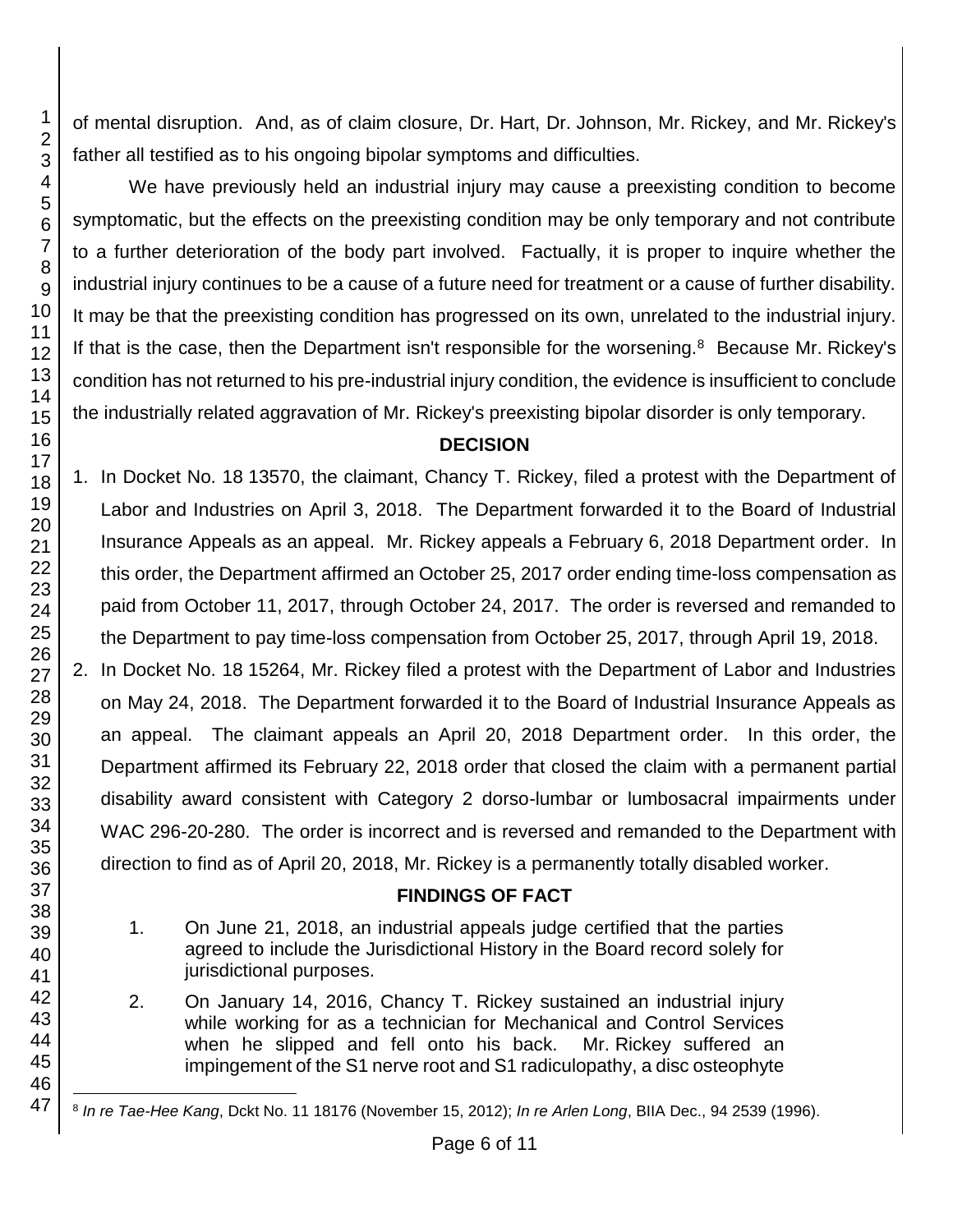complex, consisting of a herniated disc at L5, and a bone spur. His diagnosis included the aggravation of mental health conditions: bipolar disorder, generalized anxiety disorder without agoraphobia, posttraumatic stress disorder, panic disorder, and attention deficit hyperactive disorder.

- 3. Mr. Rickey's conditions proximately caused by the January 14, 2016 industrial injury were fixed and stable as of April 20, 2018.
- 4. Mr. Rickey was born on March 16, 2017, and was 42 years old at the time of his hearing. He is married with two children. He graduated from high school, and obtained an Associate's degree and HVAC certificate. He has a varied employment history, including a pre-school teaching assistant, deli clerk, restaurant server, dishwasher, retail sales associate, pizza delivery driver, and HVAC technician.
- **5.** Mr. Rickey's physical restrictions proximately caused by the industrial injury and its residuals included: 30 minutes of sitting up to four hours a day, 30 minutes of standing up to two hours a day, 20 minutes of walking up to two hours a day, and sitting, standing, or walking, alternatively, for up to eight hours a day. Standing or walking was restricted to 40 minutes at a time, up to four hours a day. For sitting, he required an ergonomic chair with lumbar support. He could work on ladders, climb ladders, and climb stairs, up to 10 percent of the workday. He could twist at the trunk, bend, stoop, kneel, squat, and crawl up to 20 feet for one to three hours a day, up to 13 percent of the workday. His ability to reach forward with both arms was unrestricted. He could reach from waist to shoulder, and work above the shoulders, up to six hours for a workday. He could constantly use a keyboard, bend his wrists, grasp forcefully, handle or grasp materials, and manipulate his fingers or hands. He could operate the foot controls on his left side up to three hours a day, on the right side up to six hours a day. Low impact vibration was unrestricted for his extremities. He could lift floor to waist: 30 pounds occasionally, 15 pounds frequently; waist to shoulder: 25 pounds occasionally, 12 pounds frequently; knee to waist: 30 pounds occasionally, and 15 pounds frequently. He could carry a 20 pound object a distance of 50 feet occasionally; push a 30 pound object a distance of 50 feet occasionally; and pull a 35 pound object a distance of 50 feet occasionally.
- 6. Mr. Rickey was temporarily totally disabled and unable to perform or obtain gainful employment on a reasonably continuous basis from October 25, 2017, through April 19, 2018.
- 7. Mr. Rickey's condition diagnosed as Bipolar Disorder Type 1 was permanently aggravated by the industrial injury, following a steroid injection in April 2016.
- 8. As of April 20, 2018, Mr. Rickey had a permanent partial disability proximately caused by the industrial injury equal to Category 2 for dorso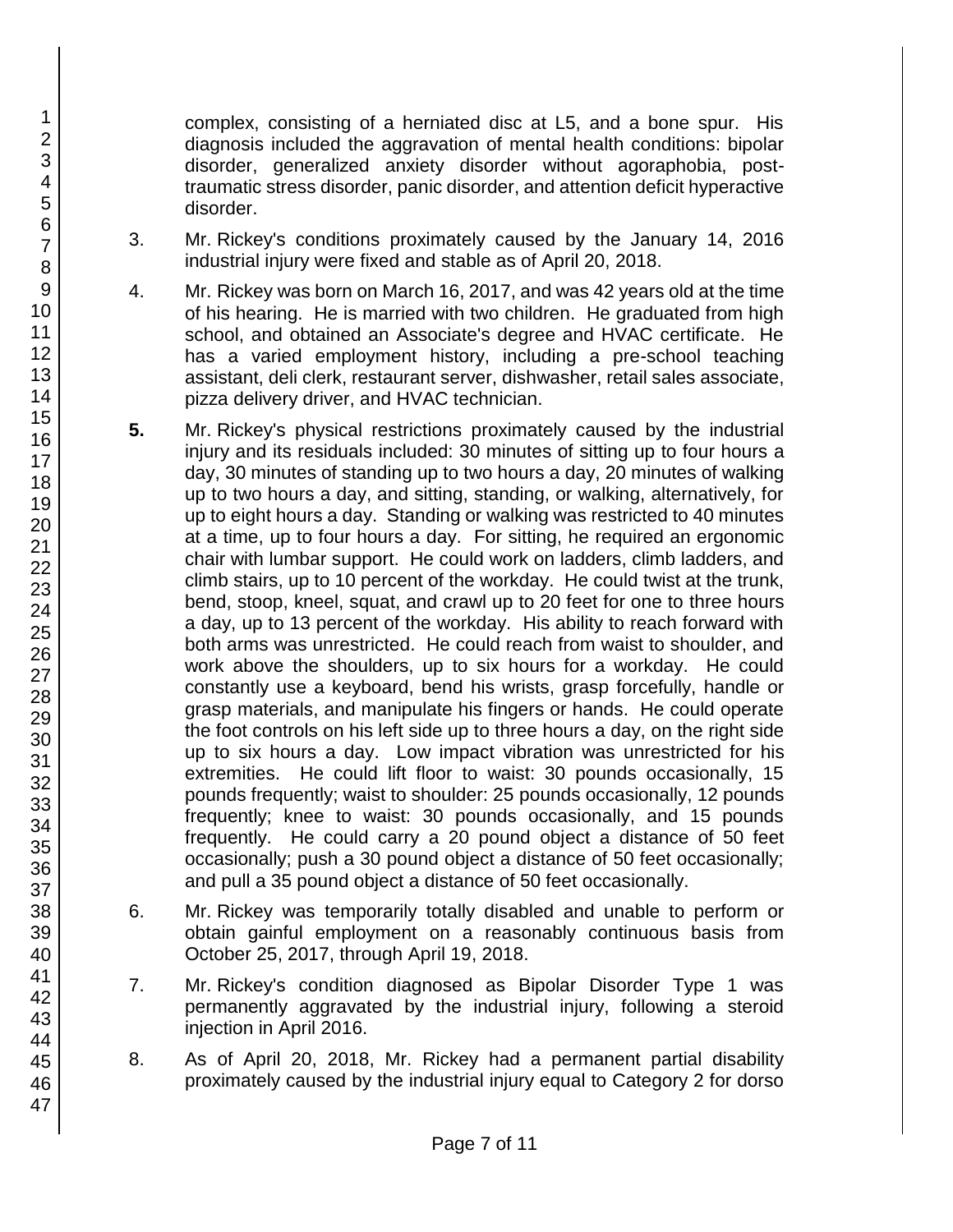lumbar/lumbosacral impairments under WAC 296-20-280 and Category 3 for mental health conditions under WAC 296-20-340.

9. Mr. Rickey was unable to perform or obtain gainful employment on a reasonably continuous basis from October 25, 2017, through April 19, 2018, and as of April 20, 2018, due to the residuals of the industrial injury and taking into account his age, education, work history, and preexisting conditions.

#### **CONCLUSIONS OF LAW**

- 1. The Board of Industrial Insurance Appeals has jurisdiction over the parties and subject matter in these appeals.
- 2. Mr. Rickey's industrially related conditions were fixed and stable as of April 20, 2018.
- 3. Chancy T. Rickey was a temporarily totally disabled worker within the meaning of RCW 51.32.090 from October 25, 2017, through April 19, 2018.
- 4. Mr. Rickey was a permanently totally disabled worker within the meaning of RCW 51.08.160, as of April 20, 2018.
- 5. The Department orders dated February 6, 2018, and April 20, 2018, are incorrect and reversed. This matter is remanded to the Department to pay time-loss compensation benefits from October 25, 2017, through April 19, 2018, and to find Chancy T. Rickey permanently totally disabled as of April 20, 2018.

Dated: December 27, 2019.

BOARD OF INDUSTRIAL INSURANCE APPEALS<br>
LINDA L. WILLIAMS, Chairperson

ISABEL A. M. COLE, Member

## **DISSENT**

I disagree with the majority's decision to award a pension in a case where the Department has not yet issued a final vocational order. Because the majority's decision departs from the purpose and goals of the vocational rehabilitation statutes, I dissent. The issue that the majority should address is the procedural obligations of the Department when it halts vocational retraining and temporary total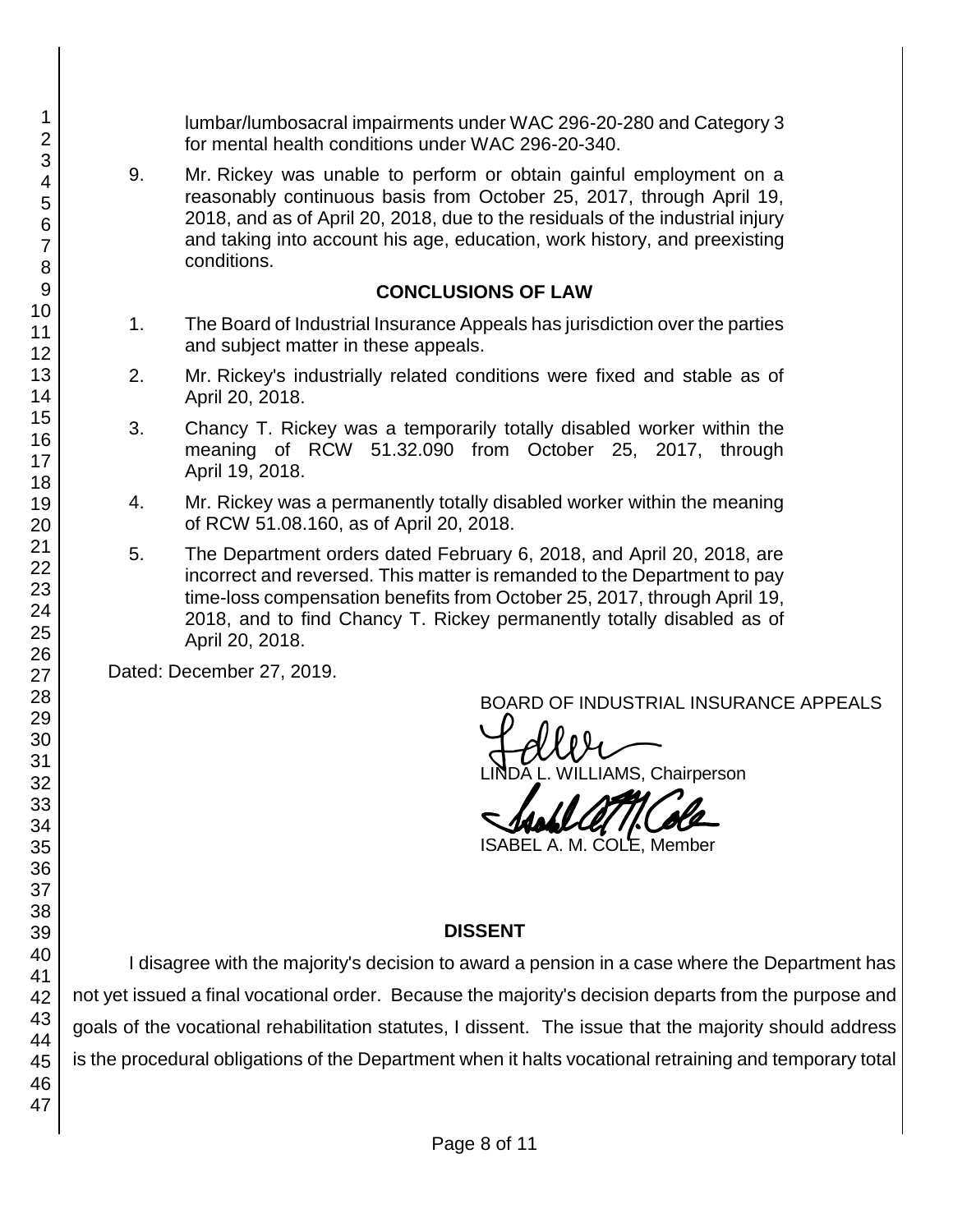disability benefits based on the incorrect assumption that a valid job was offered to a worker. The matter should be remanded to the Department to consider the dispute and issue an appealable order.

The majority notes that the statute regarding vocational rehabilitation, RCW 51.32.096, does not require the same procedure after a finding of an invalid job offer as does RCW 51.32.090. The latter requires the Department make a determination and issue an order regarding the validity of the job offer. What is overlooked is that the vocational rehabilitation statute is completely silent as to what follows a worker's assertion that the job offer is not valid. Should the Department make a separate determination of the validity of the job offer as required by RCW 51.32.090 or may the Department remove the propriety of vocational retraining for consideration by simply closing the claim? I would determine that once the workers asserts the job offer is not valid, the Department must issue an order as contemplated not only by RCW 51.32.090, but also by application of RCW 51.52.050 and its responsibility to resolve the issue with an appealable order<sup>9</sup>.

By not insisting the Department use this procedure, as the majority concludes, continued vocational retraining is removed from consideration and employability must be determined without the benefit of retraining. Because RCW 51.32.096 is silent on the procedure to be used in such a dispute we should rely on and require it to invoke the procedure created for similar situations under RCW 51.32.090. The goal of returning injured workers to employability is usurped by allowing the Department to close the claim without resolving the issue using required administrative and appellate procedures.

Unfortunately that was not done here, and rather than rely on the stale proposition that we cannot reverse a closing order for vocational purposes, we should anticipate what would have happened at the Department level if the Department had complied with the requirements of RCW 51.32.090. I doubt that the Department would determine that it could not reinstate vocational retraining. Yet that is exactly the result here. The majority, although concluding the job offer was not valid, declines to either remand for the Department to consider what should be done if the job offer is invalid or to reinstate vocational retraining.

At the time the employer offered Mr. Rickey a light-duty job, his disability was temporary. RCW 51.32.090 governs a temporarily totally disabled worker's return to available work. The statute details the Legislature's preference towards facilitating an injured worker's return to, or remain at, work

l <sup>9</sup> See *In re Ryan Lowry*, BIIA Dec., 91 C061 (1991) (When a dispute arises during the administration of the claim, the Department should issue an appealable order.)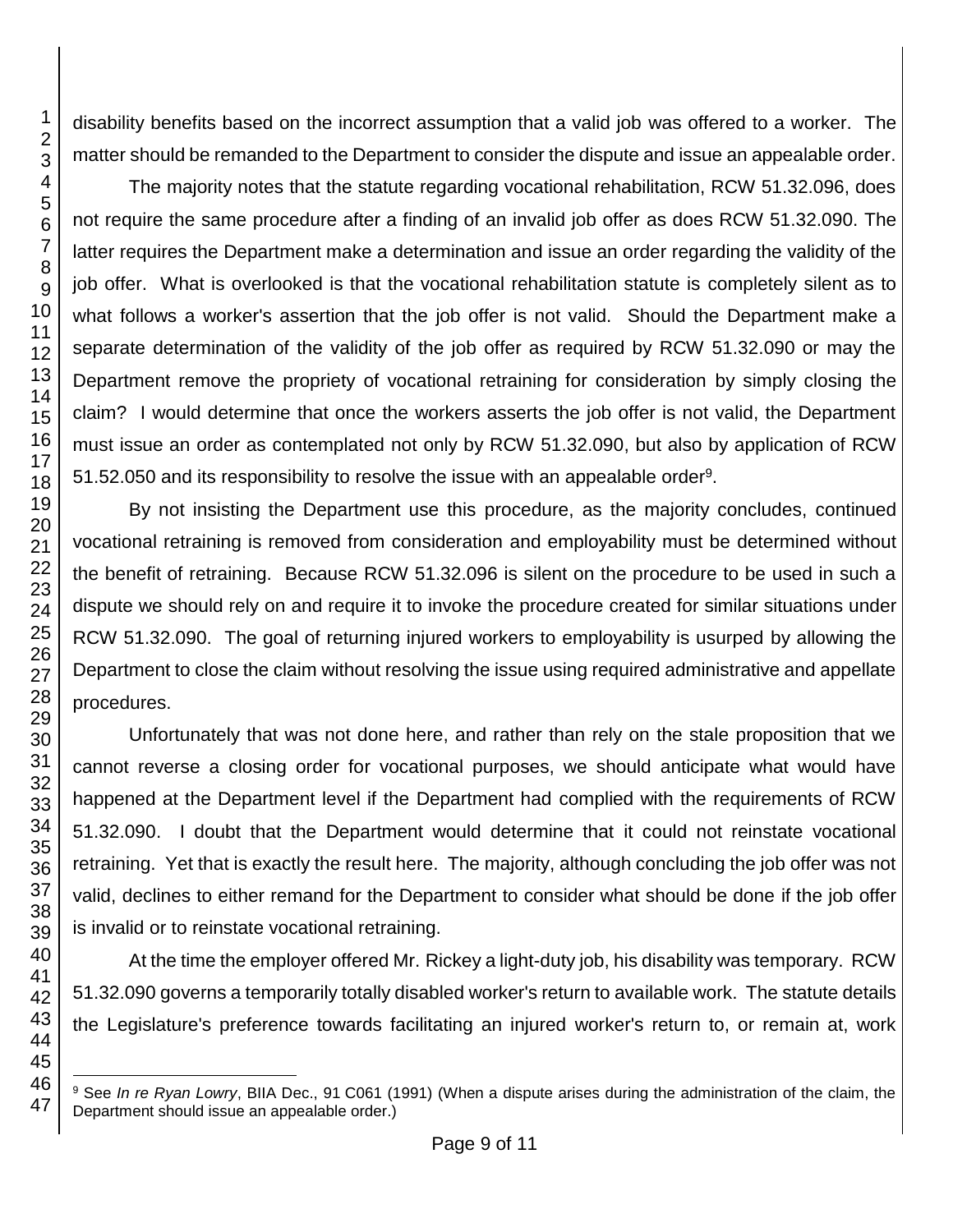following their injury. Per the statute governing temporary total disability and return to work offers, RCW 51.32.090(4)(l):

In the event of any dispute as to the validity of the work offered or as to the worker's ability to perform the available work offered by the employer, the department shall make the final determination pursuant to an order that contains the notice required by RCW 51.52.060 and that is subject to appeal subject to RCW 51.52.050.

The appealable order requirement is essential as it avoids the unfortunate result arrived at by the majority. It is also consistent with our holding in *In re Albina M. Pascual, <sup>10</sup>* in which we remanded the closing order for required further litigation regarding vocational services.

The majority relies on a line of decisions that indicate that the Department runs the risk of closing the claim if there are unresolved vocational issues. These cases are not relevant to the situation here where vocational retraining was authorized at the exercise of the Director's discretion, but terminated on a factually incorrect basis. The statute allows retraining to be cancelled after a valid job offer; it does not provide cancellation if the job offer is determined to be invalid. By concluding the Department should have issued a separate order on the validity of the job offer, we would not be overstepping the Director's discretion to determine if vocational services are warranted. That determination had already been made when services were terminated based on what was subsequently concluded an invalid job offer.

One of the primary purposes of the Industrial Insurance Act is to lessen disability and return the injured worker to employment. In the circumstance when a determination is made that a job offer is invalid, as the majority determined here, the appropriate resolution of the claim, consistent with the purpose and goals of our workers' compensation system, requires remand to the Department to adjudicate Mr. Rickey's entitlement to vocational services prior to a final decision being made on employability.

December 27, 2019.

BOARD OF INDUSTRIAL INSURANCE APPEALS<br>
JACK S. ENG, Member